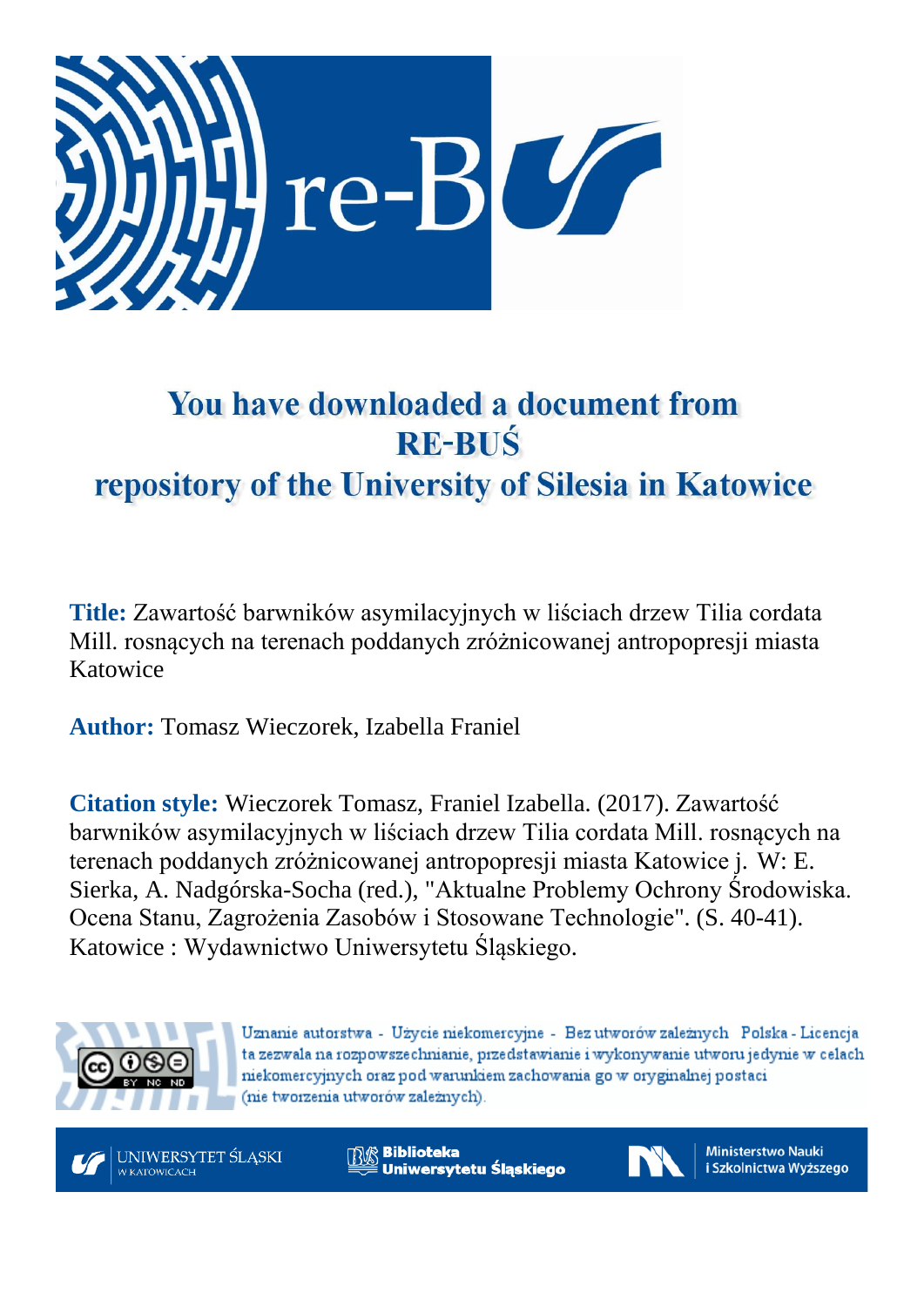# **Zawartość barwników asymilacyjnych w liściach drzew** *Tilia cordata* **Mill. rosnących na terenach poddanych zróżnicowanej antropopresji miasta Katowice**

# Tomasz WIECZOREK, Izabella FRANIEL

*Katedra Ekologii, Wydział Biologii i Ochrony Środowiska, Uniwersytet Śląski w Katowicach; ul. Bankowa 9, 40-007 Katowic; e-mail: izabella.franiel@us.edu.pl*

# **Wstęp**

Zmiany stężenia barwników asymilacyjnych w liściach drzew są ważnym wskaźnikiem stanu środowiska miejskiego.

# **Cele pracy**

Celem pracy było porównanie zawartości barwników asymilacyjnych w liściach drzew *Tilia cordata* rosnących w Katowicach, na terenach poddanych zróżnicowanej antropopresji.

# **Metody badań**

Poziom presji człowieka na środowisko wyznaczono za pomocą metody agregacyjnej, analizując stymulanty i destymulanty czynników abiotycznych występujących na danym terenie. Z wybranych w terenie drzew pobrano liście, w których za pomocą metody ekstrakcji dimetylosulfotlenkiem (DMSO) oznaczono stężenia barwników asymilacyjnych takich jak: chlorofil a i b oraz karotenoidów (Richardson i in. 2002; Pompelli i in. 2013). Wyniki opracowano statycznie używają programu Statistica 13.

# **Wyniki i ich omówienie**

Wyniki badań wskazują wyższe wartości stosunku stężenia chlorofilu a do b oraz karotenoidów w południowych dzielnicach Katowic Osiedla Paderewskiego-Muchowiec, które są zlokalizowane niedaleko dużych kompleksów leśnych, a niższe wartości w dzielnicach północnych takich jak: Załęże, Osiedle Tysiąclecia, Dąb, które leżą na granicy zwartej zabudowy aglomeracji. W kilku przypadkach wyniki stężeń chlorofilu były wyższe w dzielnicach poprzemysłowych niż w parkach, co świadczy o dobrym przystosowaniu drzew *Tilia cordata* do terenów potencjalnie zanieczyszczonych.

### **Wnioski**

Wykazane statystycznie istotne różnice stężeń badanych barwników mogą świadczyć o przydatności lipy drobnolistnej do badań monitoringu środowiska aglomeracji miejskiej.

#### **Literatura**

- 1. Pompelli M., França S., Tigre R., de Oliveira M., Sacilot M., Pereira E. 2013. Spectrophotometric determinations of chloroplastidic pigments in acetone, ethanol and dimethylsulphoxide. R. Bras. Bioci. 11:52-58
- 2. Richardson A., Duigan S., Berlyn G. 2002. An evaluation of noninvasive methods to estimate foliar chlorophyll content. New Phytologist 153:185-194